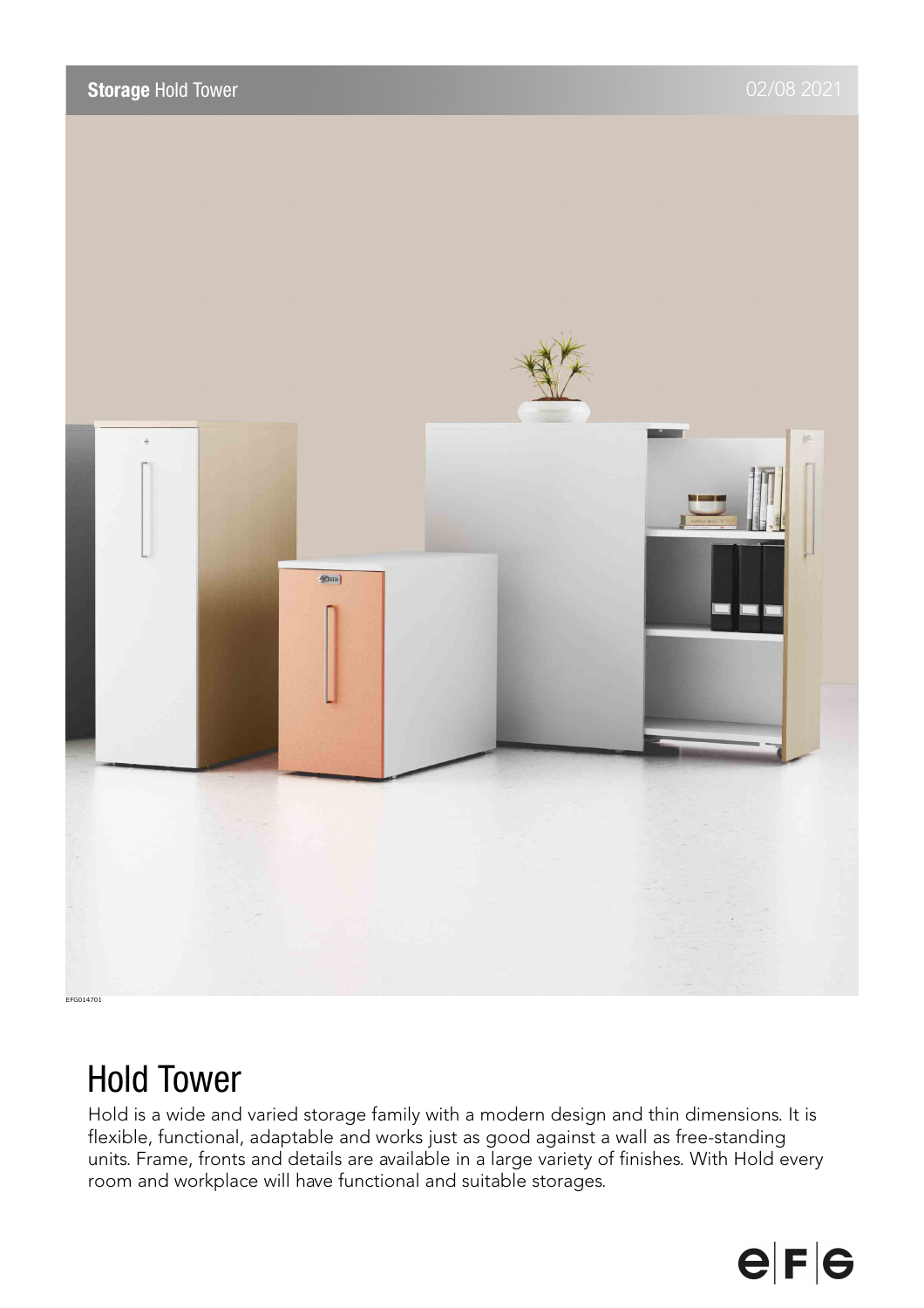## Product info

- Tower for personal or shared storage, turnable (right/left).
- Possible to fit with key or code lock.
- Adjustable feed for uneven floors.
- Built-in shelves which can be pulled out from the short side and which can be equipped with different accessories.
- Dimensions: depth: 808 mm, 900 mm, width: 400 mm, height: 1,5 A4 (720 mm), 3A4 (1195mm).
- Frame in veneer (B5, R5, A2) or laminate (MB, MR, ML, MV, M6, MA).
- Outer back in MFC matching the frame material (MV, ML, MA, M6, MR, MB, MV) or white (MV). Exception for frame in A2; outer back, only white laminate MV.
- Inner back and shelf in MFC, white (MV)
- Inner side and partition, lacquered metal, white (Z4)
- Fronts in veneer (B5, R5, A2), laminate (MB, MR, ML, MV, M6, MA) or lacquer (TC, TD, TE).
- Bail handle in steel (24, 26, 62, 65, 69, 71, 90, Z4).
- Material meets approved industry standards and environmental requirements.
- Tested according to EN 16121:2013 and EN 16122:2012, Level 1, General use.

| Art no  | Width | <b>Depth</b> | Height | Weight |
|---------|-------|--------------|--------|--------|
|         |       |              |        |        |
| S80T1LC | 400   | 808          | 720    | 48     |
| S80T1LK | 400   | 808          | 720    | 48     |
| S80T1LR | 400   | 808          | 720    | 48     |
| S80T1RC | 400   | 808          | 720    | 48     |
| S80T1RK | 400   | 808          | 720    | 48     |
| S80T1RR | 400   | 808          | 720    | 48     |
| S80T3LC | 400   | 808          | 1195   | 65     |
| S80T3LK | 400   | 808          | 1195   | 65     |
| S80T3LR | 400   | 808          | 1195   | 65     |
| S80T3RC | 400   | 808          | 1195   | 65     |
| S80T3RK | 400   | 808          | 1195   | 65     |
| S80T3RR | 400   | 808          | 1195   | 65     |
| S80T3SC | 400   | 808          | 1195   | 65     |
| S80T3SK | 400   | 808          | 1195   | 65     |
| S80T3SR | 400   | 808          | 1195   | 65     |
| S90T1LC | 400   | 900          | 720    | 53     |
| S90T1LK | 400   | 900          | 720    | 53     |
| S90T1LR | 400   | 900          | 720    | 53     |
| S90T1RC | 400   | 900          | 720    | 53     |
| S90T1RK | 400   | 900          | 720    | 53     |
| S90T1RR | 400   | 900          | 720    | 53     |
| S90T3LC | 400   | 900          | 1195   | 69     |
| S90T3LK | 400   | 900          | 1195   | 69     |
| S90T3LR | 400   | 900          | 1195   | 69     |
| S90T3RC | 400   | 900          | 1195   | 69     |
| S90T3RK | 400   | 900          | 1195   | 69     |
| S90T3RR | 400   | 900          | 1195   | 69     |
| S90T3SC | 400   | 900          | 1195   | 69     |
| S90T3SK | 400   | 900          | 1195   | 69     |
| S90T3SR | 400   | 900          | 1195   | 69     |

### **Measurements**